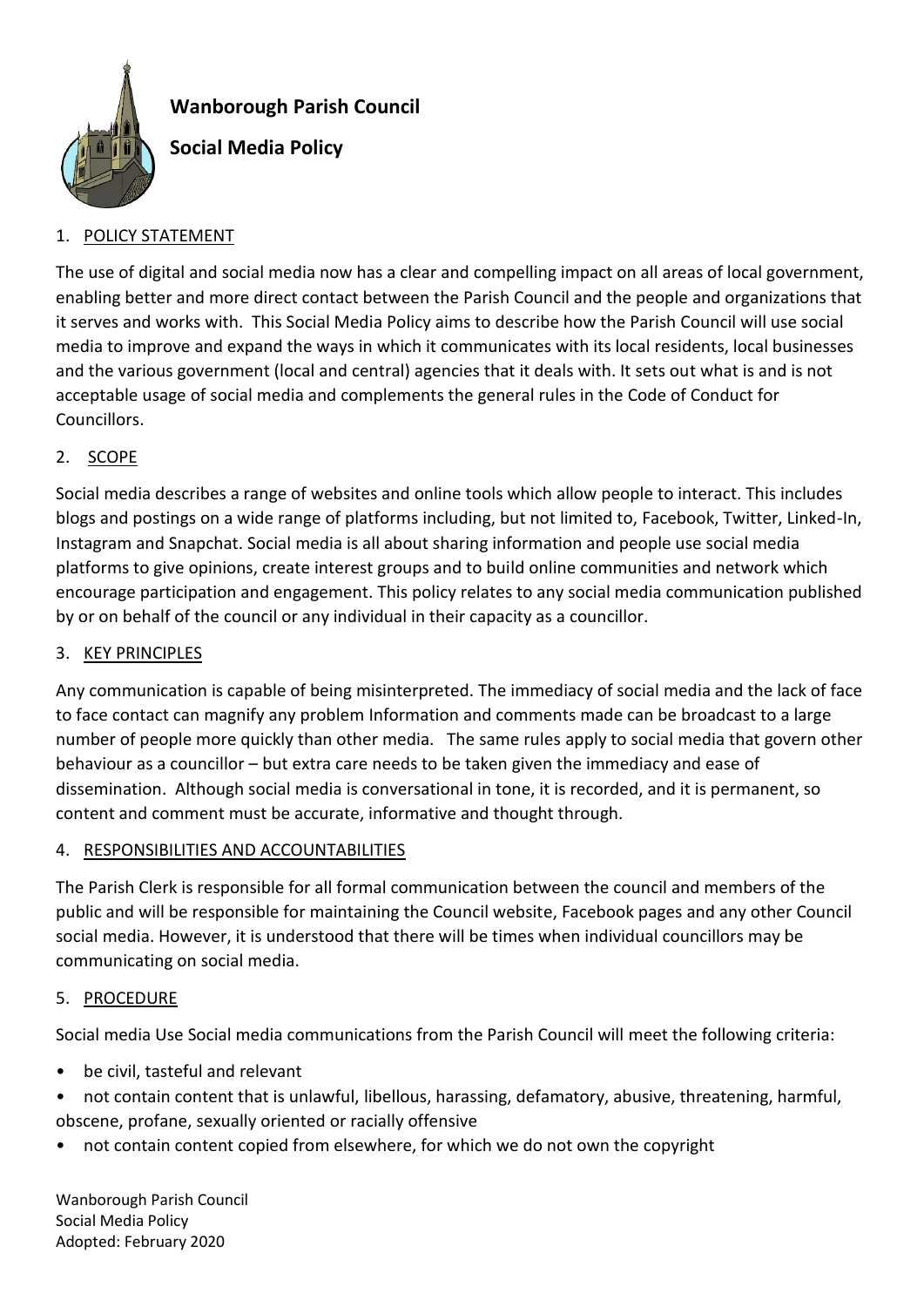• not contain any personal information, other than required basic contact details It is not a requirement for councillors to have a personal Facebook or Twitter account or to use other forms of social media to engage with parishioners or otherwise fulfil their role, but this will often be the case.

Councillors should always spell out clearly whether they are communicating on social media in their capacity as a councillor or as a private individual.

Councillors should ensure that they comply with the Code of Conduct for Councillors whenever they act or appear to act in an official capacity on social media in the same way as with any other form of communication.

Whilst independent communications with parishioners are important in order to engage and be approachable, the overarching rules are that councillors should not make commitments on behalf of the Council, not bring the Council into disrepute and always respect confidentiality.

## 6. SOCIAL MEDIA GUIDELINES

- Treat others with respect do not use social media to make personal attacks or indulge in rude, disrespectful or offensive comments.
- Comply with equality laws do not publish anything that might be seen as racist, sexist, ageist, homophobic or anti-faith.
- Never bully or harass anyone do not say anything that might be construed as bullying or intimidation.
- Do not bring the council into disrepute do not publish anything that could reasonably be perceived as reflecting badly upon or lowering the reputation of you or the Council.
- Do not disclose confidential information do not disclose information given to you in confidence by anyone, or information acquired by you which you believe, or ought reasonably to be aware, is of a confidential nature.
- Consider keeping your personal and councillor profile on social networking sites separate.
- Check you have the appropriate privacy settings for any private blog or networking site.
- Be aware that you will be seen as acting in your official capacity if you publish information that you could only have accessed by being a councillor.

## 7. POTENTIAL LEGAL ISSUES

Libel – If an untrue statement about a person which is damaging to their reputation is published, they may consider it as defamatory and consider legal action.

Copyright – Using images or text on social media from a copyrighted source (for example extracts from publications or photos), without obtaining permission, is likely to breach copyright laws.

Data Protection – Personal data of individuals must not be published unless you have their express permission. Personal information in an email or personal exchange should not be presumed to imply any consent to pass it on to others.

Bias and Predetermination – Councillors should not say anything on social media (or indeed anywhere) that suggests they have made up their mind on an issue that is due to be formally decided. While your likely view on a particular application may be well known, you need to be able to show that you attended the committee or hearing prepared to take on board and weigh all the evidence, and were genuinely persuadable to a different view, or the decision may be later challenged as invalid.